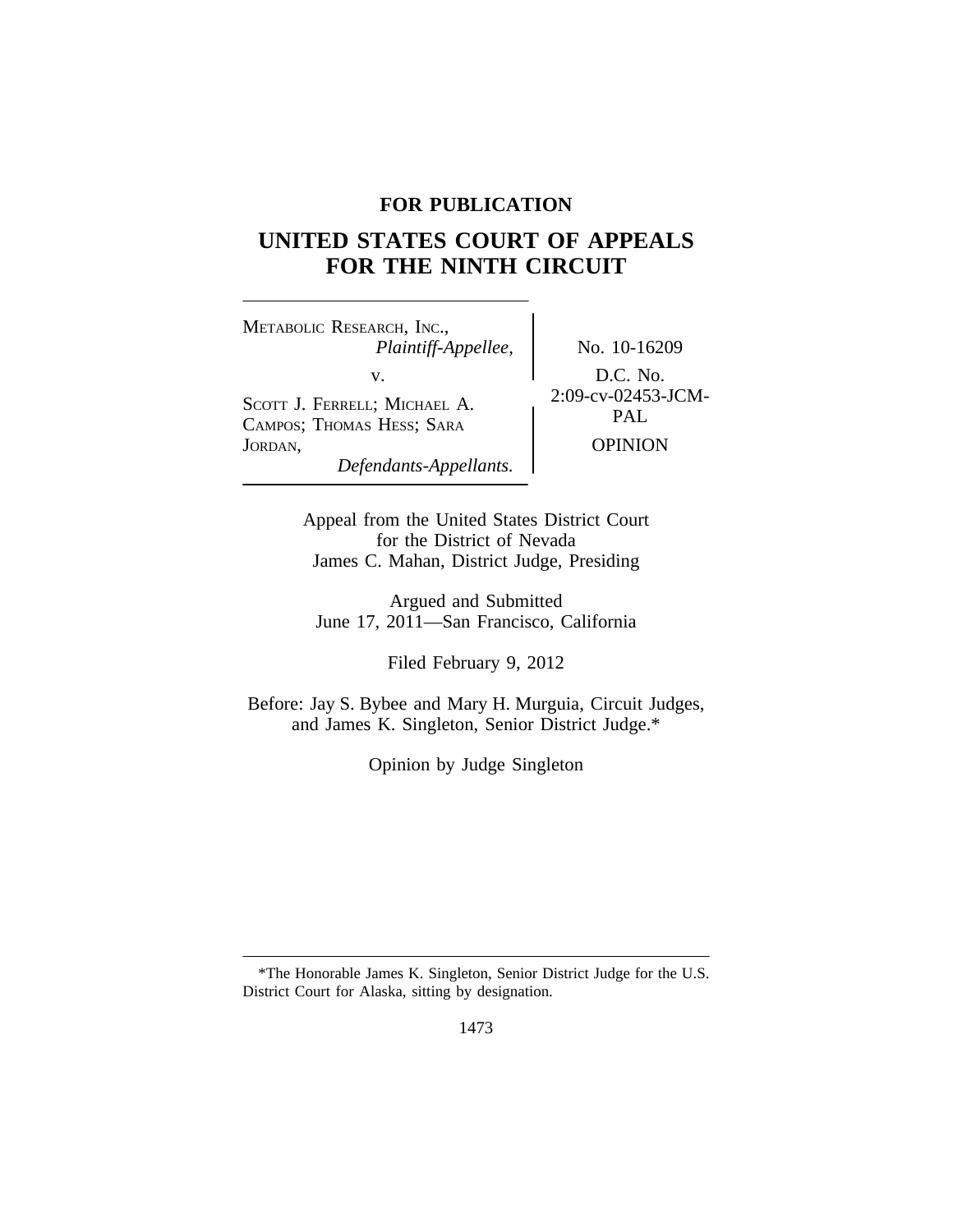### **COUNSEL**

Bevin E. Allen, Khorrami Pollard & Abir LLP, Las Angeles, California for the appellants.

Beverly Salhanick, Las Vegas, Nevada, for the appellee.

## **OPINION**

SINGLETON, District Judge:

In this decision, we determine whether an order denying a pretrial special motion to dismiss under Nevada's anti-SLAPP statute,**<sup>1</sup>** Nev. Rev. Stat. §§ 41.635-670, is immediately appealable under the collateral order doctrine first recognized in *Cohen v. Beneficial Industrial Loan Corp.*, 337 U.S. 541, 546-47 (1949). We previously considered related issues under

<sup>&</sup>lt;sup>1</sup>"SLAPP" is an acronym for "strategic lawsuit against public participation." *United States ex rel. Newsham v. Lockheed Missiles & Space Co.*, 190 F.3d 963, 965 n.2 (9th Cir. 1999). "A SLAPP lawsuit is characterized as 'a meritless suit filed primarily to chill the defendant's exercise of First Amendment rights.' " *John v. Douglas Cnty. Sch. Dist.*, 219 P.3d 1276, 1280 (Nev. 2009) (citation omitted). The hallmark of a SLAPP lawsuit is that it is filed to obtain a financial advantage over one's adversary by increasing litigation costs until the adversary's case is weakened or abandoned. *Lockheed Missiles & Space Co.*, 190 F.3d at 970.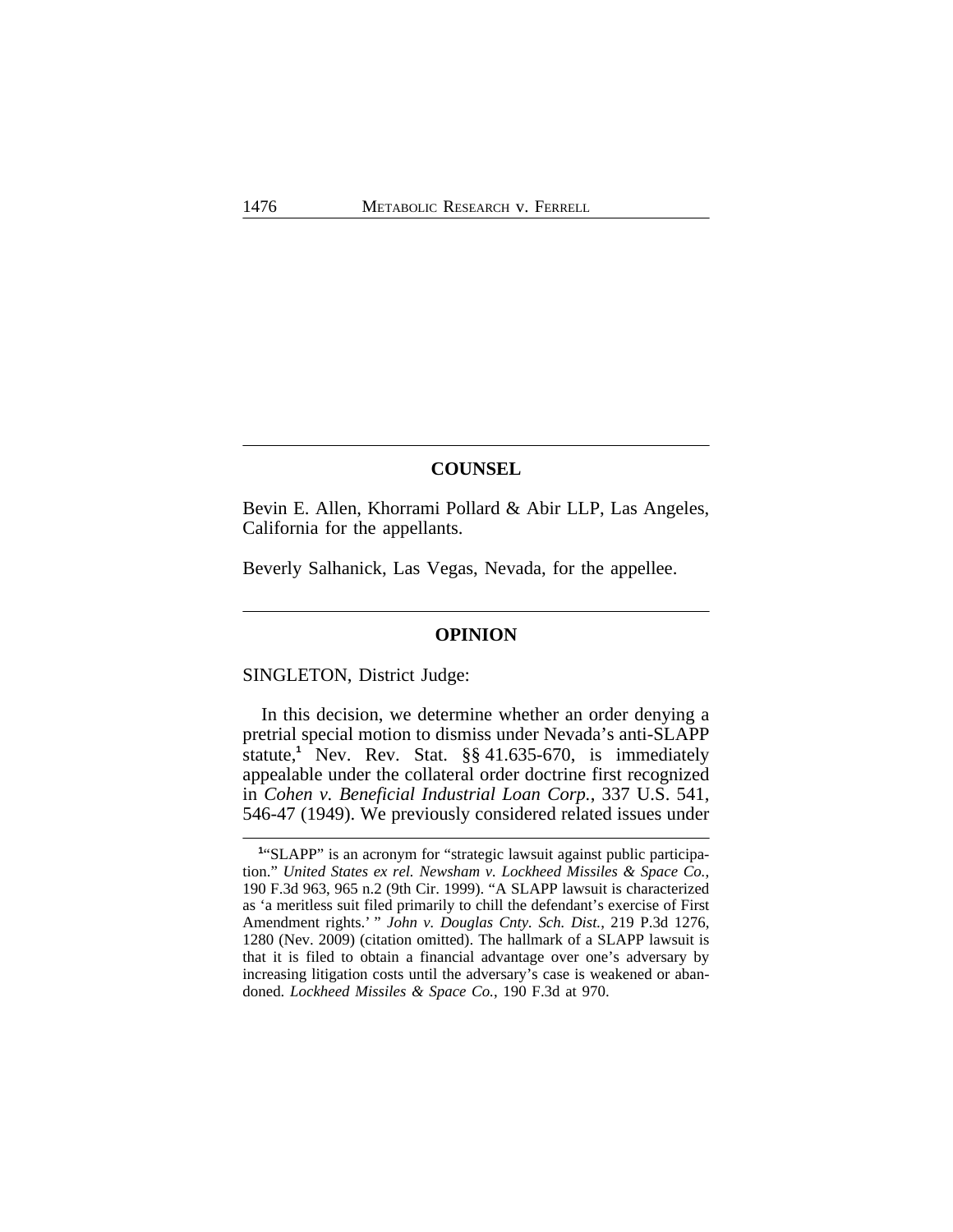Oregon law in *Englert v. MacDonell*, 551 F.3d 1099, 1103-07 (9th Cir. 2009), and California law in *Batzel v. Smith*, 333 F.3d 1018, 1025-26 (9th Cir. 2003). We find that Nevada's statute is similar to Oregon's, and dismiss the appeal for lack of jurisdiction.

## **I. FACTUAL AND PROCEDURAL HISTORY**

On October 20, 2009, Scott J. Ferrell, an attorney practicing law in Orange County California, sent "demand letters" to Metabolic Research, Inc. ("Metabolic"), at its address in Las Vegas, Nevada, and to General Nutrition Centers, Inc. ("GNC"), at its address in Pittsburgh, Pennsylvania. The demand letters purported to notify the recipients that they had violated California Civil Code §§ 1750-1756, the California Consumer Legal Remedies Act ("CLRA"), by falsely advertising the properties and potential benefits of a product named Stemulite, which they marketed as a natural fitness supplement. Ferrell represented that he was acting on behalf of Michael Campos, Thomas Hess, and Sarah Jordan, all of whom he alleged purchased Stemulite in California, in reliance on the supposed false advertising, and had not received the purported benefits. Ferrell further claimed that he was acting on behalf of a purported class of similarly-situated persons. In this decision, Ferrell, his clients, and his prospective clients will be collectively referred to as "Ferrell," unless otherwise indicated.

In his demand letters, Ferrell set out what he contended were representative false claims and summarized what he contended constituted violations of the CLRA. Ferrell demanded that Metabolic and GNC cease their false advertising of Stemulite, identify all consumers who purchased Stemulite within the applicable limitations period, and provide each of these consumers with an appropriate refund. In addition, Ferrell demanded that Metabolic and GNC disgorge all revenues from sales of Stemulite for consumers who could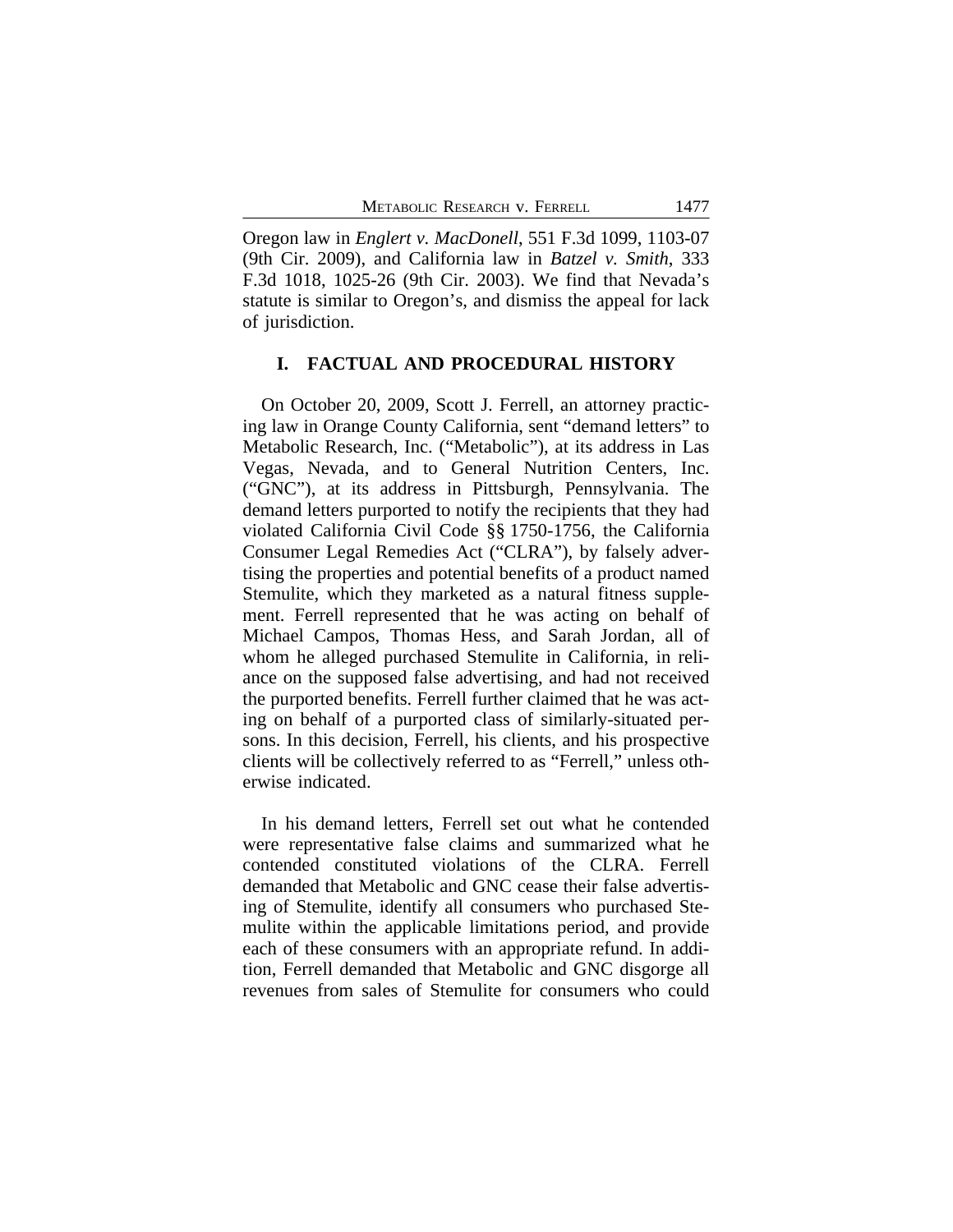not be identified and implement "an appropriate corrective advertising campaign," including a labeling "disclaimer."

Ferrell concluded the letters with an offer to compromise and allowed Metabolic and GNC thirty days from the date of his letters to agree to an injunction "that include[d] an appropriate disclaimer" in which case, Ferrell agreed to take no further action, except to enforce the injunction. However, if Metabolic and GNC chose not to accept the offer, Ferrell stated that he would file a lawsuit (presumably in California) and seek all available relief.**<sup>2</sup>**

On November 19, 2009, Metabolic filed a lawsuit in Nevada State Court against Ferrell, his putative class action plaintiffs, and various "Does," all identified as California residents, charging extortion. *See* Nev. Rev. Stat. § 207.470 (allowing treble damages for racketeering in aid of extortion).**<sup>3</sup>** Metabolic's complaint further charged racketeering based upon multiple publications of the demand letter (to Metabolic, to GNC and to GNC principals), conspiracy to engage in racketeering, civil extortion, tortious interference with contract, and tortious interference with prospective economic relations, i.e., interfering with the agreement between Metabolic and GNC. Metabolic sought declaratory relief and punitive damages. Metabolic's lawsuit directly referenced Ferrell's demand letter, which Metabolic characterized as an accusation of mail fraud, in violation of 18 U.S.C. §§ 1341, 1343. Metabolic, in apparent anticipation of an anti-SLAPP

<sup>&</sup>lt;sup>2</sup>Ferrell did not identify what provisions other than a disclaimer, if any, would have to be included in the stipulated injunction in order to avoid litigation. Metabolic interpreted the letter as requiring inclusion of all of Ferrell's demands in the injunction, which would have, effectively, put it out of business.

**<sup>3</sup>**Nevada and California define extortion in the same way relevant to this case: a threat to disclose criminal behavior coupled with a demand for compensation to keep quiet. *See Flately v. Mauro*, 139 P.3d 2, 24 & n.16 (Cal. 2006) (citing Cal. Penal Code § 519); Nev. Rev. Stat. § 205.320; *see also* Cal. Penal Code §§ 518-519.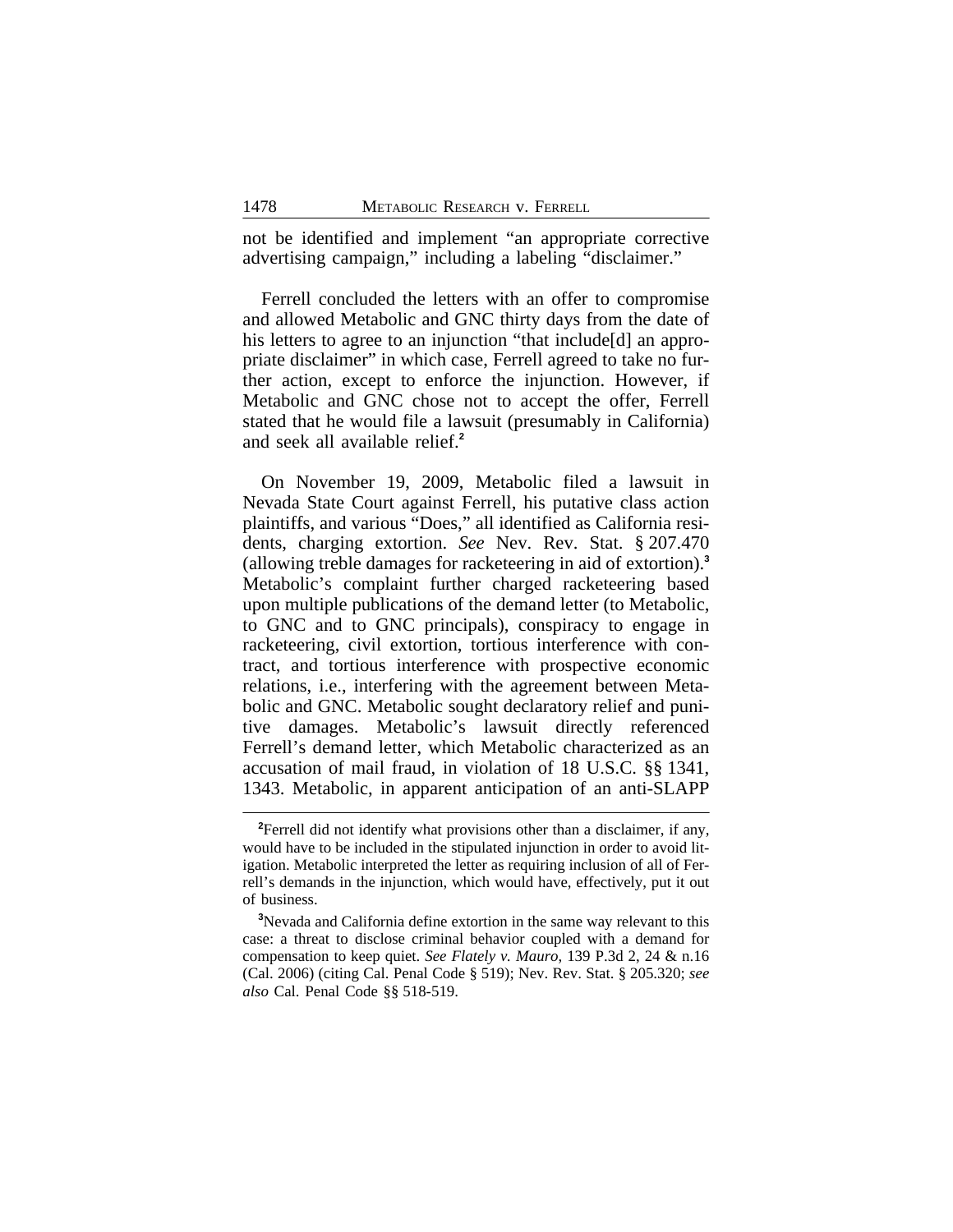motion by Ferrell, expressly relied upon *Flatley v. Mauro*, which Metabolic characterized as holding that pre-litigation communications are not "privileged" under California's analogous anti-SLAPP statute, if the demands constitute extortion or blackmail as a matter of law.

On December 30, 2009, Ferrell removed the case to the United States District Court for the District of Nevada based on complete diversity of citizenship. Ferrell filed an answer on January 5, 2010, and on January 27, 2010, Ferrell filed a special motion to dismiss based upon Nevada's anti-SLAPP statute. Nev. Rev. Stat. § 41.660; *John*, 219 P.3d at 1280-82*.* **4**

Metabolic filed a response to Ferrell's special motion to dismiss, and the district court held a hearing on April 21, 2010. At the conclusion of the hearing, the district court denied the motion and directed Metabolic to prepare an appropriate order.

In its order dismissing Ferrell's motion, the district court found that Ferrell had not established that the demand letter to Metabolic constituted a good-faith communication in furtherance of the right to petition because it concluded that Nevada's anti-SLAPP legislation only protected communications made directly to a governmental agency and did not protect a demand letter sent to a potential defendant in litigation. This appeal followed.

## **II. DISCUSSION**

**[1]** Our jurisdiction is typically limited to "final decisions." 28 U.S.C. § 1291; *see also In re Korean Air Lines Co.*, 642 F.3d 685, 689 (9th Cir. 2011). Generally, a final judgment is entered at the end of a case, permitting a single appeal to

**<sup>4</sup>**As neither party raised the issue in this appeal, we do not decide whether the Nevada anti-SLAPP statute is available to litigants proceeding in federal court. *Cf. Lockheed Missiles & Space Co.*, 190 F.3d at 970-74.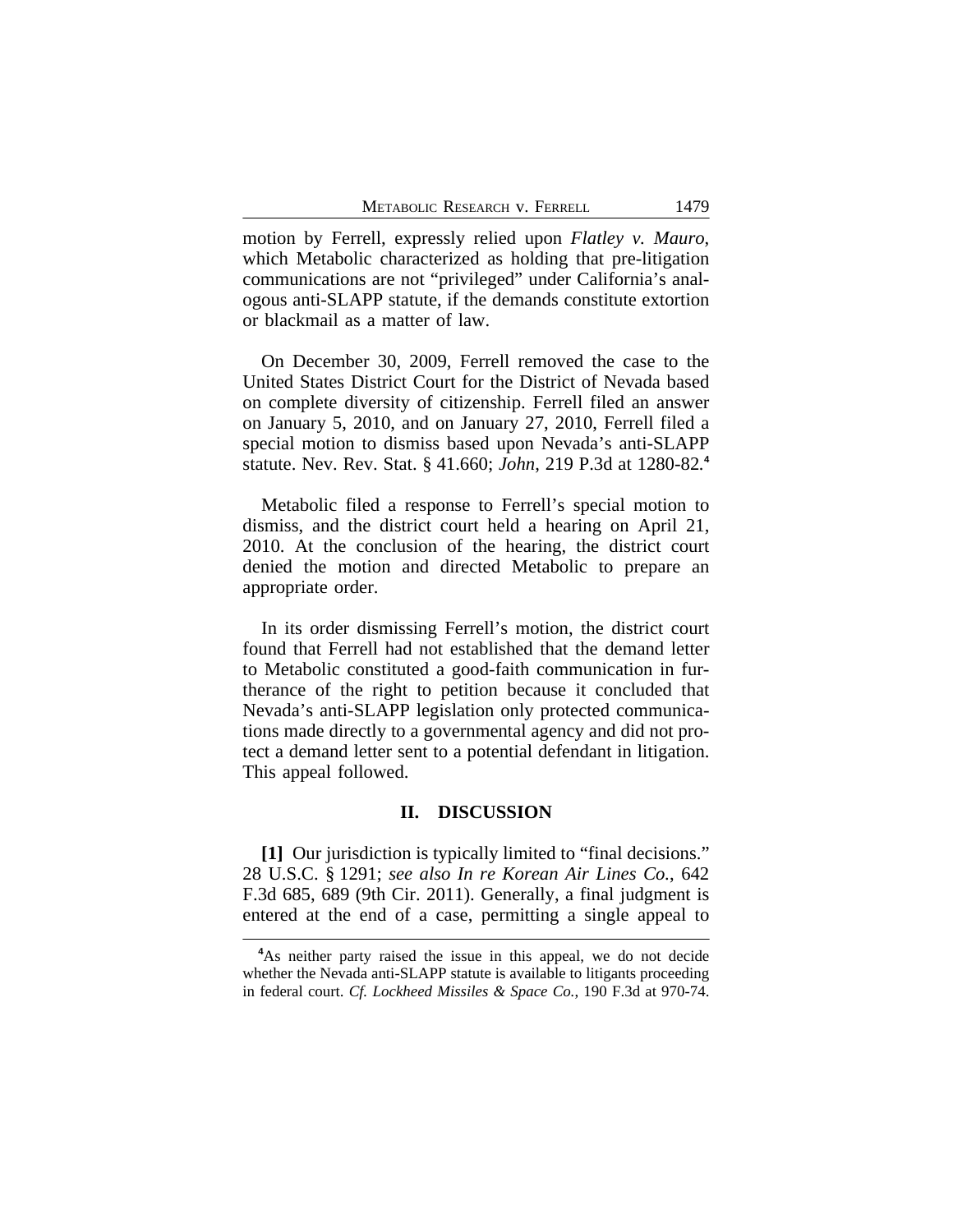address all issues. *See Digital Equip. Corp. v. Desktop Direct, Inc.*, 511 U.S. 863, 868 (1994). However, there is a narrow class of decisions—termed collateral orders—that do not terminate the litigation, but must "in the interest of achieving a healthy legal system nonetheless be treated as final." *Id*. at 867 (citation omitted) (internal quotation marks omitted). In *Cohen v. Beneficial Industrial Loan Corp.*, the Supreme Court promulgated the collateral order doctrine, recognizing that such orders should be subject to immediate appeal. 337 U.S. 541, 546 (1949). Whether the district court's order qualifies as an appealable collateral order under *Cohen* will determine our subject-matter jurisdiction. *Digital Equip.,* 511 U.S. at 869 n.3. We consider our jurisdiction de novo. *Andersen v. United States*, 298 F.3d 804, 807 n.2 (9th Cir. 2002).

**[2]** A party pursuing an interlocutory appeal under the collateral order doctrine must show that the order being appealed meets three criteria. It must "[1] conclusively determine the disputed question, [2] resolve an important issue completely separate from the merits of the action, and [3] be effectively unreviewable on appeal from a final judgment." *Will v. Hallock*, 546 U.S. 345, 349 (2006) (internal quotation marks omitted). These requirements are applied strictly, in order to avoid the collateral order doctrine swallowing up the final judgment rule. *See id.* at 350 ("[A]lthough the Court has been asked many times to expand the 'small class' of collaterally appealable orders, we have instead kept it narrow and selective in its membership."); *Digital Equip.*, 511 U.S. at 868 ("[T]he 'narrow' exception should stay that way and never be allowed to swallow the general rule that a party is entitled to a single appeal, to be deferred until final judgment has been entered . . . ." (citation omitted)). Additionally, we do not limit our consideration to the single case before us. We must instead identify the category of cases to which our case belongs and consider a rule that will work for all cases in the category, regardless of whether the order in question is correct. *Digital Equip.*, 511 U.S. at 868 ("[T]he issue of appealability under § 1291 is to be determined for the entire category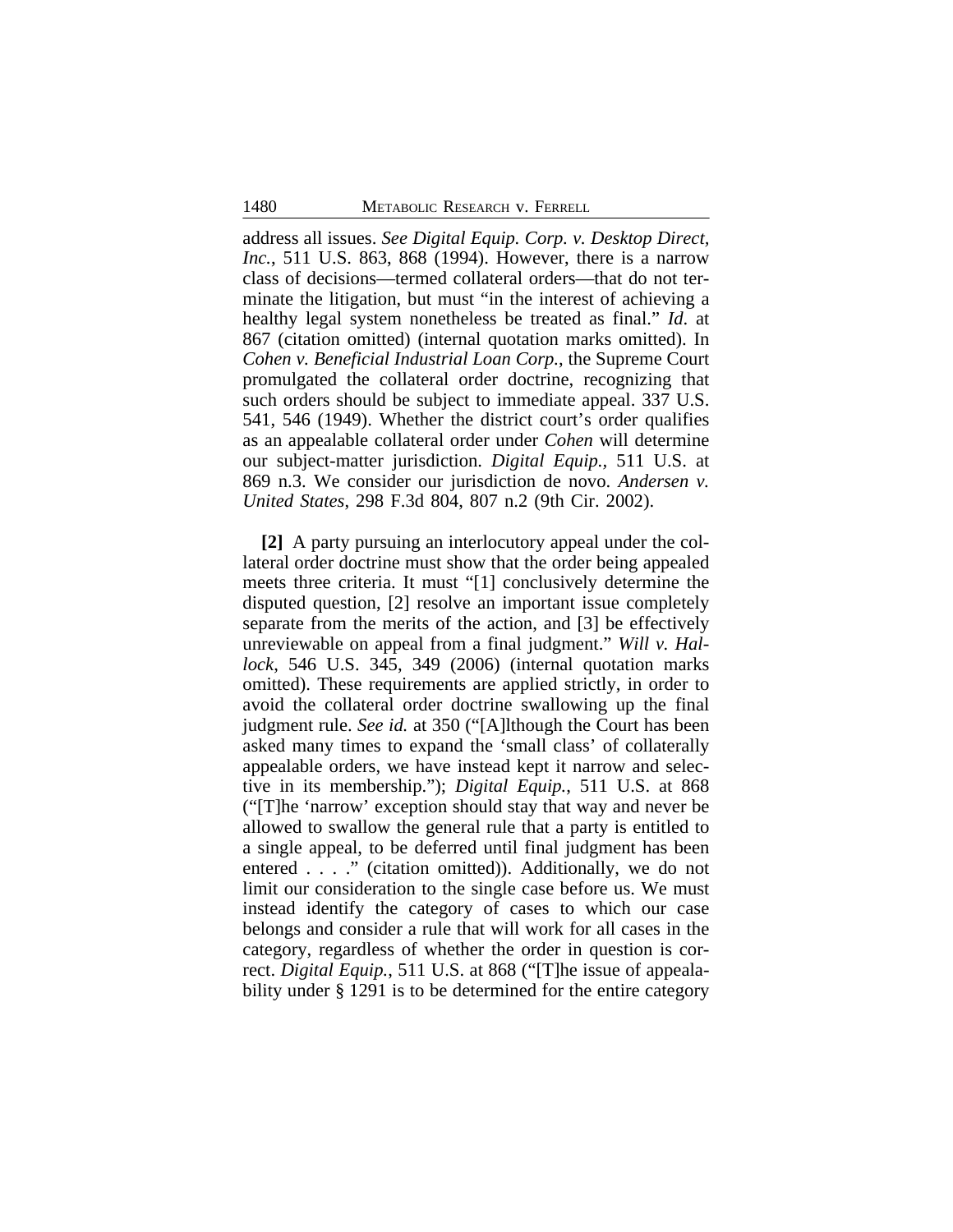to which a claim belongs, without regard to the chance that the litigation at hand might be speeded, or a particular injustice averted by a prompt appellate court decision." (citation omitted) (internal quotation marks omitted)).

Applying this protocol, we must first identify the category of cases which must be considered in determining the need for immediate appeal. It might have been possible to look at all the cases dealing with anti-SLAPP litigation within this circuit as constituting a single "category." Indeed, it appears that all of the anti-SLAPP statutes adopted by the states in the Ninth Circuit have many components in common. However, deeper inspection has persuaded us that, while all of the statutes have common elements, there are significant differences as well, so that each state's statutory scheme must be evaluated separately. Accordingly, we have reached different conclusions with respect to the applicability of the collateral order doctrine after examining Oregon law in *Englert v. Mac-Donell*, 551 F.3d 1099, 1106-07 (9th Cir. 2009) (denying an immediate appeal of an anti-SLAPP motion to dismiss as a collateral order), and California law in *Batzel v. Smith*, 333 F.3d 1018, 1025 (9th Cir. 2003) (granting an immediate appeal of an anti-SLAPP motion to dismiss as a collateral order). Therefore, we consider only whether the denial of a special motion to dismiss brought under Nevada's anti-SLAPP statute qualifies as an immediately appealable order under *Cohen.*

**[3]** Turning to that task, in *Englert* we found it unnecessary to address the first two *Cohen* requirements because the order at issue did not satisfy the third—whether it would be effectively unreviewable on appeal from a final judgment. *ert*, 551 F.3d at 1104; *see Will*, 546 U.S. at 349-55 (declining to review the first and second *Cohen* factors because the third had not been satisfied). The same is true here.

In recent years, the Supreme Court has expanded on how the "effectively unreviewable" prong of the *Cohen* test should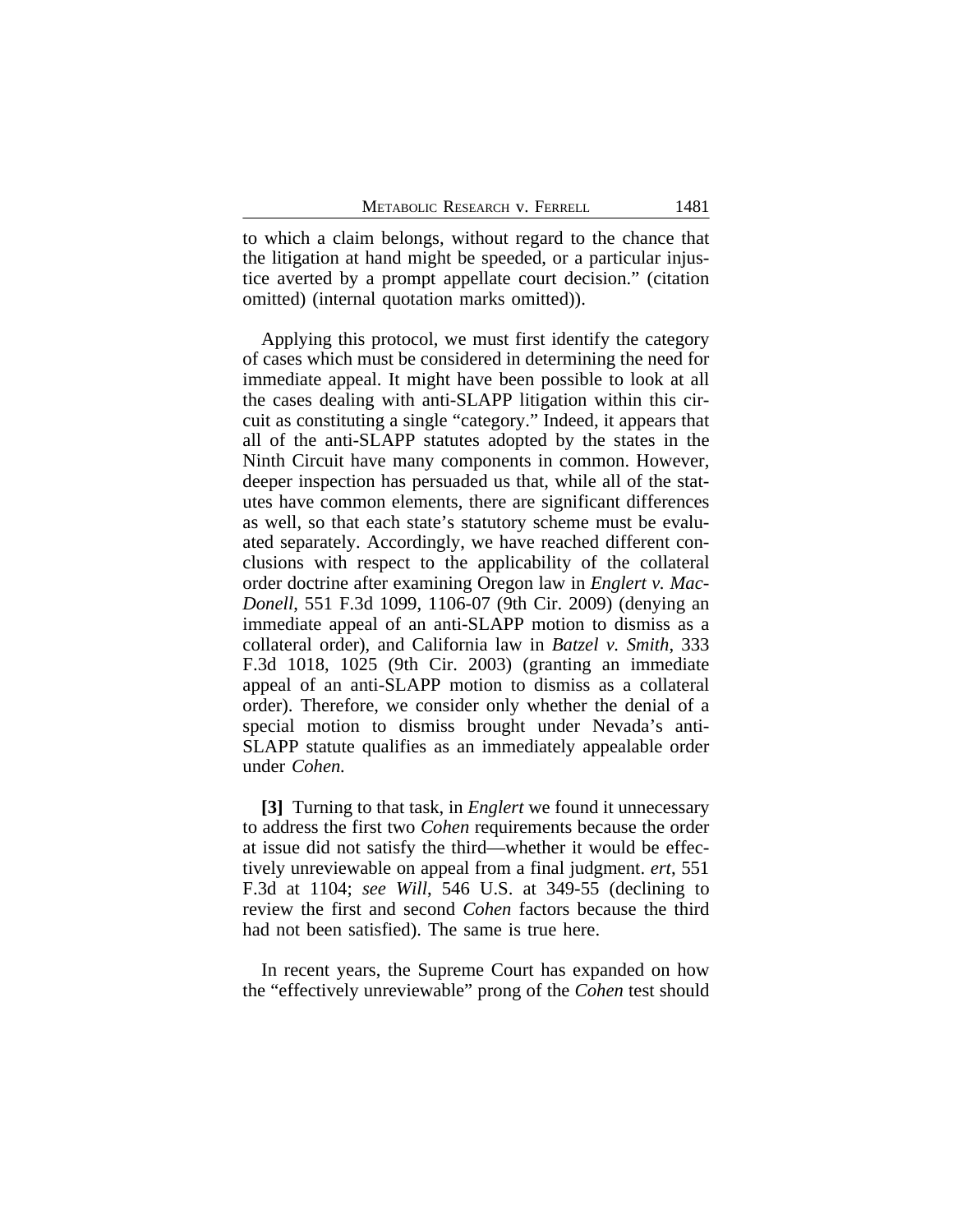be evaluated. In particular, it has emphasized that "[i]t is not mere avoidance of a trial, but avoidance of a trial that would imperil a substantial public interest, that counts when asking whether an order is 'effectively' unreviewable if review is to be left until later." *Will*, 546 U.S. at 353. In making such an assessment, "the decisive consideration is whether delaying review until the entry of final judgment 'would imperil a substantial public interest' or 'some particular value of a high order.' " *Mohawk Indus. Inc. v. Carpenter*, 130 S. Ct. 599, 601 (2009) (quoting *Will*, 546 U.S. at 352-53).

The risks identified in the context of anti-SLAPP litigation are: 1) there is a danger that men and women will be chilled from exercising their rights to petition the government by fear of the costs and burdens of resulting litigation; and 2) that unscrupulous lawyers and litigants will be encouraged to use meritless lawsuits to discourage the exercise of first amendment rights. *John v. Douglas Cnty. Sch. Dist.*, 219 P.3d 1276, 1282 (Nev. 2009). Immediate appeal is therefore advanced as necessary to prevent the chilling of the right to petition the government and to discourage potential abusers of litigation. As we acknowledged in *Batzel* and *Englert*, and reaffirm here, the right to petition governmental agencies is an important right, established by statute with constitutional underpinnings. The fact, however, that a motion brought pursuant to California's anti-SLAPP statute is immediately appealable in this circuit, while one brought under Oregon's is not, demonstrates that an anti-SLAPP statute does not in and of itself satisfy the collateral order doctrine. In other words, we have recognized that an anti-SLAPP statute's aim of protecting its citizens' First Amendment rights can, in some circumstances, be adequately protected without recourse to immediate appeal.

**[4]** Accordingly, in appraising whether an anti-SLAPP statute satisfies the collateral order doctrine, we have considered whether the values underlying the particular anti-SLAPP statute can be satisfied through the normal appellate process. *See Englert*, 551 F.3d at 1106; *Batzel*, 333 F.3d at 1025. As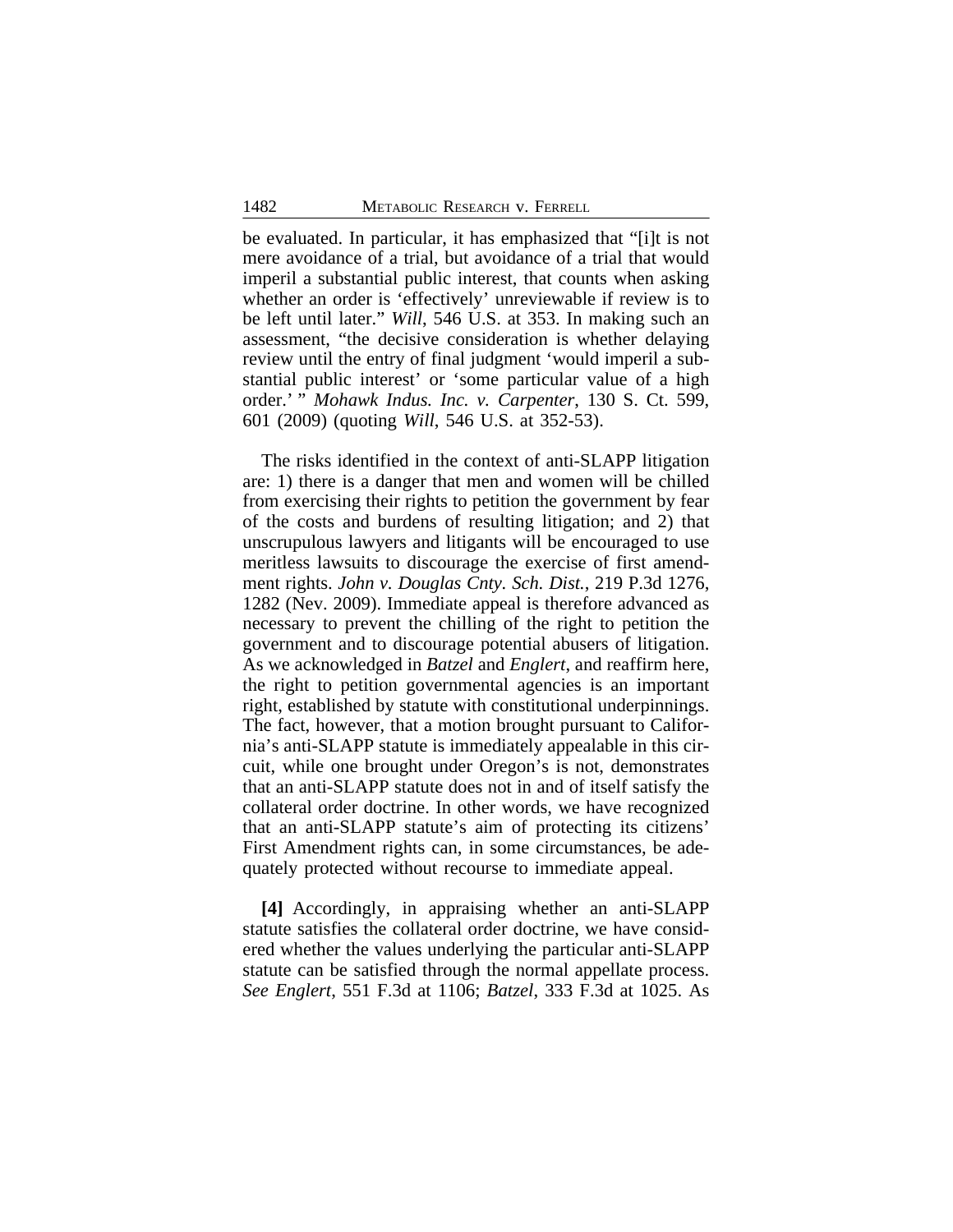a practical matter, this analysis has focused on whether the anti-SLAPP law in question functions as a right not to stand trial, i.e., an immunity from suit. In *Batzel*, we held that the denial of a motion to strike brought pursuant to California's anti-SLAPP statute satisfied the collateral order doctrine because the purpose of the California law was to provide citizens with a substantive immunity from suit. 333 F.3d at 1025-26. In reaching this conclusion, the court relied upon the fact that California's law provided for immediate appeal in state court and legislative history demonstrating that "lawmakers wanted to protect speakers from the trial itself rather than merely from liability." *Id*. at 1025.

In contrast, *Englert* held that Oregon's failure to provide for an immediate appeal indicated its legislature's belief that the normal appeal process was adequate to vindicate the anti-SLAPP right, which it in turn described as "a right to have the legal sufficiency of the evidence underlying the complaint reviewed by a *nisi prius* judge before a defendant is required to undergo the burden and expense of a trial." 551 F.3d at 1105. The *Englert* court explained that "[i]t would simply be anomalous to permit an appeal from an order denying a motion to strike when Oregon was satisfied that the values underlying the remedy could be sufficiently protected by a trial judge's initial review of the motion, followed by appellate review only after a final judgment in favor of the plaintiff." **5** *Id*. at 1105-06.

**[5]** The distinction our anti-SLAPP cases have drawn is consistent with the Supreme Court's command that collateral effect should only be given to those orders that implicate a significant public interest or value. A legislatively approved immunity from trial, as opposed to a mere claim of a right not

**<sup>5</sup>**  *Englert* is consistent with the holdings in *Mohawk*, *Will*, and *Digital Equipment* that § 1291 requires courts of appeals to view claims of a "right not to be tried" with "skepticism, if not a jaundiced eye." *Digital Equip.*, 511 U.S. at 873.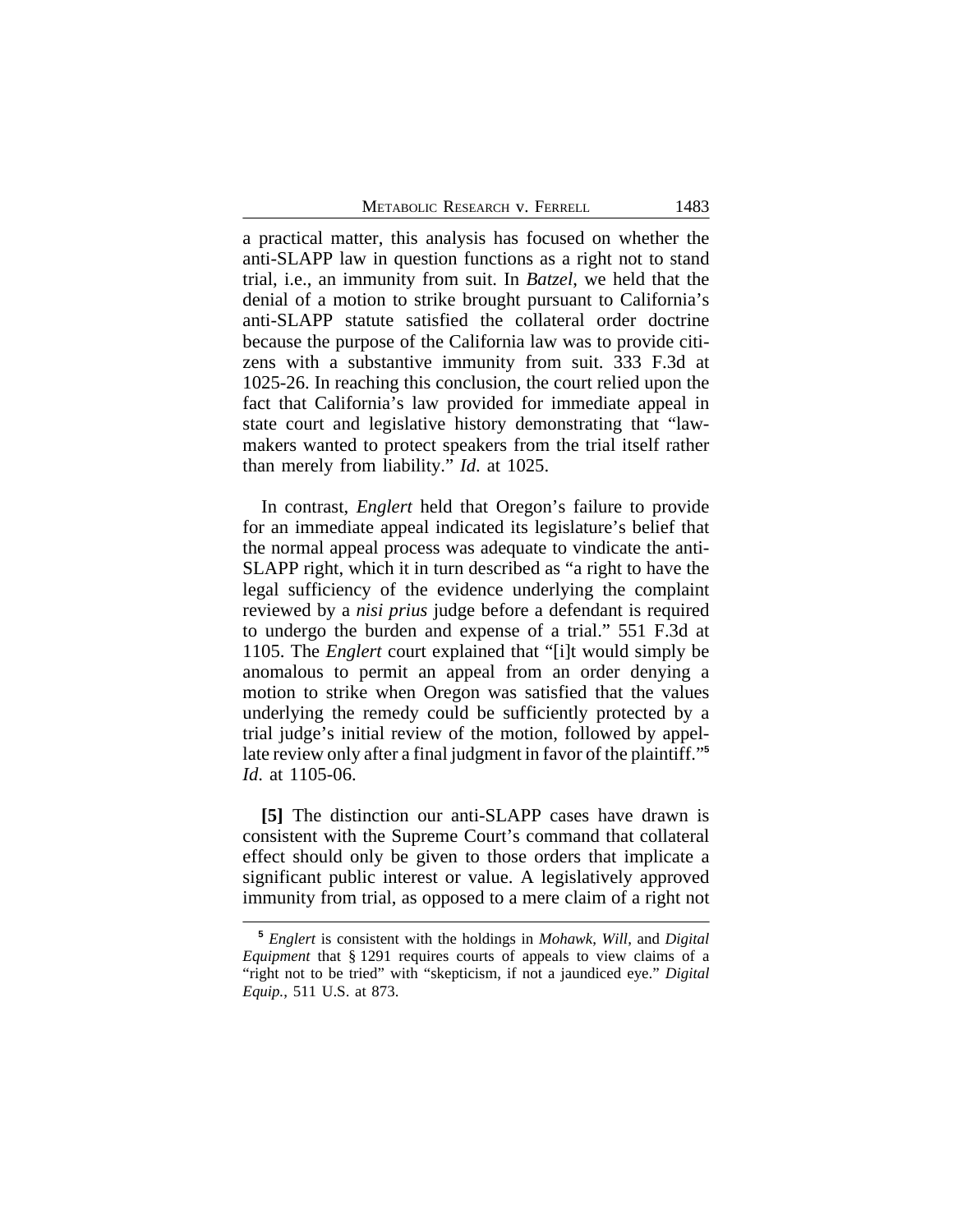to be tried, is imbued with a significant public interest. As the Supreme Court explained in *Digital Equipment Corp.*, "[w]hen a policy is embodied in a constitutional or statutory provision entitling a party to immunity from suit (a rare form of protection), there is little room for the judiciary to gainsay its 'importance.' " 511 U.S. at 879. In line with this principle, we have recently held that "the availability of an [immediate] appeal depends on whether, under *state* law, the immunity functions as an immunity from suit or only as a defense to liability." *Liberal v. Estrada*, 632 F.3d 1064, 1074 (9th Cir. 2011). Our review of Nevada's law satisfies us that, like Oregon's, its underlying values and purpose are satisfied without resort to an immediate appeal because, unlike California's, it does not furnish its citizens with immunity from trial.

**[6]** We turn first to the major distinguishing feature between the Oregon and California laws—the right to an immediate appeal in state court—and find that Nevada's anti-SLAPP statute is more like Oregon's. In Nevada, "where no statutory authority to appeal is granted, no right exists." *Taylor Constr. Co. v. Hilton Hotels Corp.*, 678 P.2d 1152, 1153 (Nev. 1984). Nevada's anti-SLAPP statute does not expressly provide for an immediate right to appeal. It does state, however, that a court shall stay discovery pending "the disposition of any appeal from the ruling on the [special motion to dismiss]." Nev. Rev. Stat. § 41.660(3)(b)(2). We are unpersuaded that the statute's generalized reference to an appeal implicitly, or otherwise, confers an immediate right to appeal. Nevada based its anti-SLAPP statute on California's law, and the legislature could have mirrored California's unequivocal language concerning an immediate right to appeal had it intended to furnish one. *See John*, 219 P.3d at 1281 ("Nevada's anti-SLAPP statute was enacted in 1993, shortly after California adopted its statute, and both statutes are similar in purpose and language."). Furthermore, the California anti-SLAPP statute allows for immediate appeal under California Code of Civil Procedure § 904.1, which lists judgments and orders that are appealable. *See* Cal. Code Civ. Proc.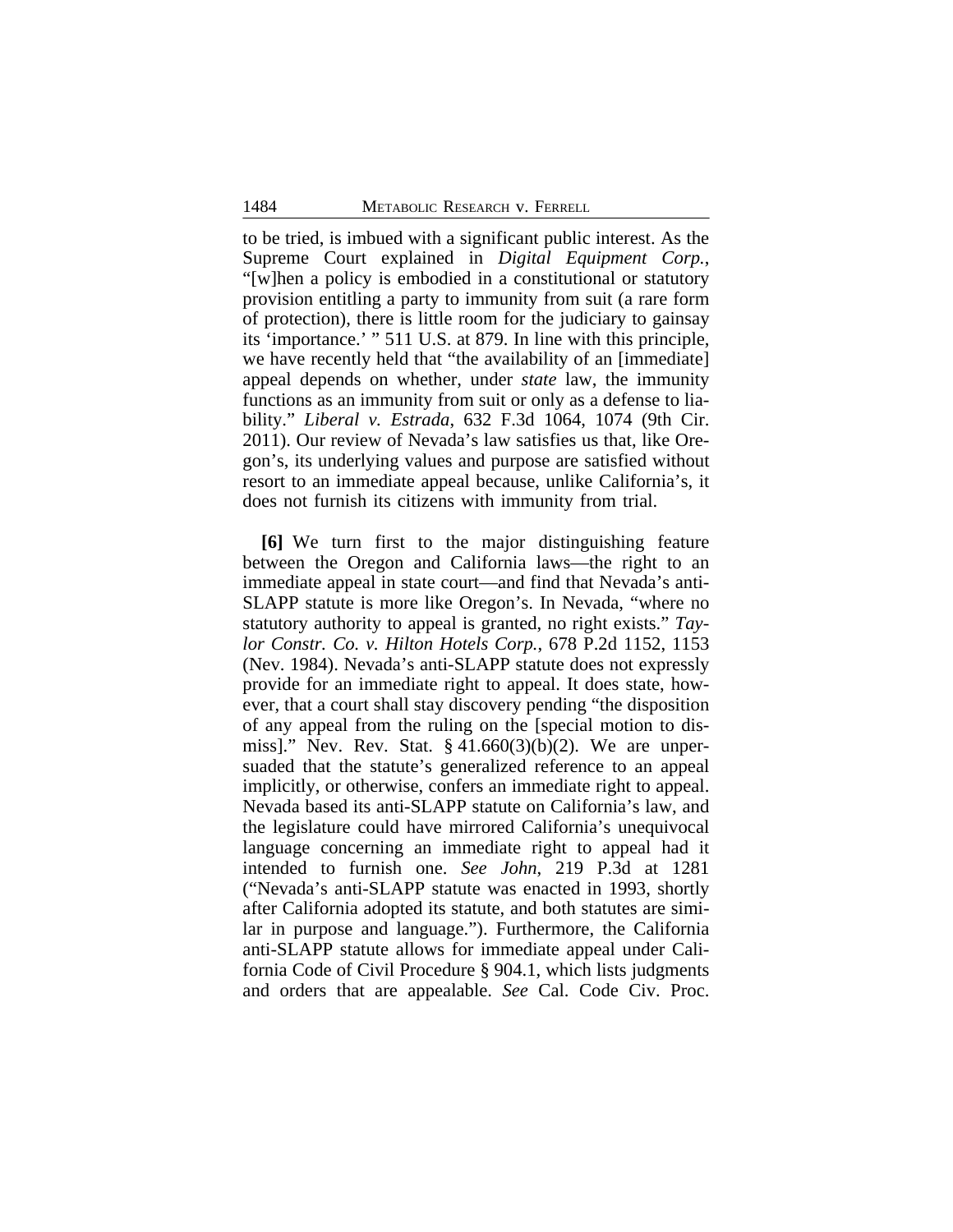§ 425.16 ("An order granting or denying a special motion to strike shall be appealable under Section 904.1."). Nevada's counterpart to § 904.1, Nevada Rule of Appellate Procedure 3(b), lists some appealable interlocutory orders but does not mention denial of an order under Nevada Revised Statute § 41.650. We find, therefore, that the statute's mention of "appeal" refers to discretionary writs available under Nevada law, not an appeal of right. *See* Nev. Rev. Stat. § 34.170 (writ of mandamus); Nev. Rev. Stat. § 34.330 (writ of prohibition).**<sup>6</sup>**

If true, the uniform and automatic grant of a writ of supervision might be the equivalent of a right to appeal, because it would operate in every case in the appropriate category, and may raise the risk that failure to grant an immediate appeal in federal court, in every case, might defeat the *Erie* concern about encouraging court shopping. *See Lockheed Missiles & Space Co.*, 190 F.3d at 973 (enforcing California anti-SLAPP provisions in federal court, in part to avoid encouraging shopping for a federal forum). Ferrell has not cited any Nevada case granting a writ of mandamus or prohibition to review denial of an anti-SLAPP motion. As we pointed out in *Englert,* the availability of discretionary writs, as opposed to an appeal as a matter of right, provides no support for an argument that a state statute providing for anti-SLAPP motions to dismiss was intended by the legislature to provide a right not to be tried. *Englert*, 551 F.3d at 1107. The only evidence we have of the views of the Nevada Supreme Court is found in *Wynn Las Vegas, LLC v. Francis*, No. 55459, 2010 WL 3315625 (Nev. June 10, 2010). *Wynn* is an unpublished, non-precedential decision that may not be cited as precedent or legal authority. Nev. Sup. Ct. R. 123. We mention it only because the fact of the decision, without regard to its rationale, proves that Nevada does not uniformly and automatically review denials of anti-SLAPP motions prior to a final judgment. *Henry* is distinguishable on this basis.

**<sup>6</sup>** In *Henry v. Lake Charles American Press, L.L.C.*, 566 F.3d 164, 178 (5th Cir. 2009), a Fifth Circuit panel addressed a Louisiana anti-SLAPP statute with provisions similar to those discussed in *Batzel* and *Englert*. The panel recognized that the Ninth Circuit placed emphasis on the availability in the relevant legislation of an immediate appeal in state court in deciding whether to grant collateral order status to an order denying an anti-SLAPP motion. *Id.* at 178 n. The court noted that Louisiana, like Oregon, did not provide for an immediate appeal by statute, but concluded that Louisiana appellate courts apparently uniformly and automatically reviewed denials of anti-SLAPP motions under writs of supervision which appear to be similar in purpose to writs of mandamus. *Id.*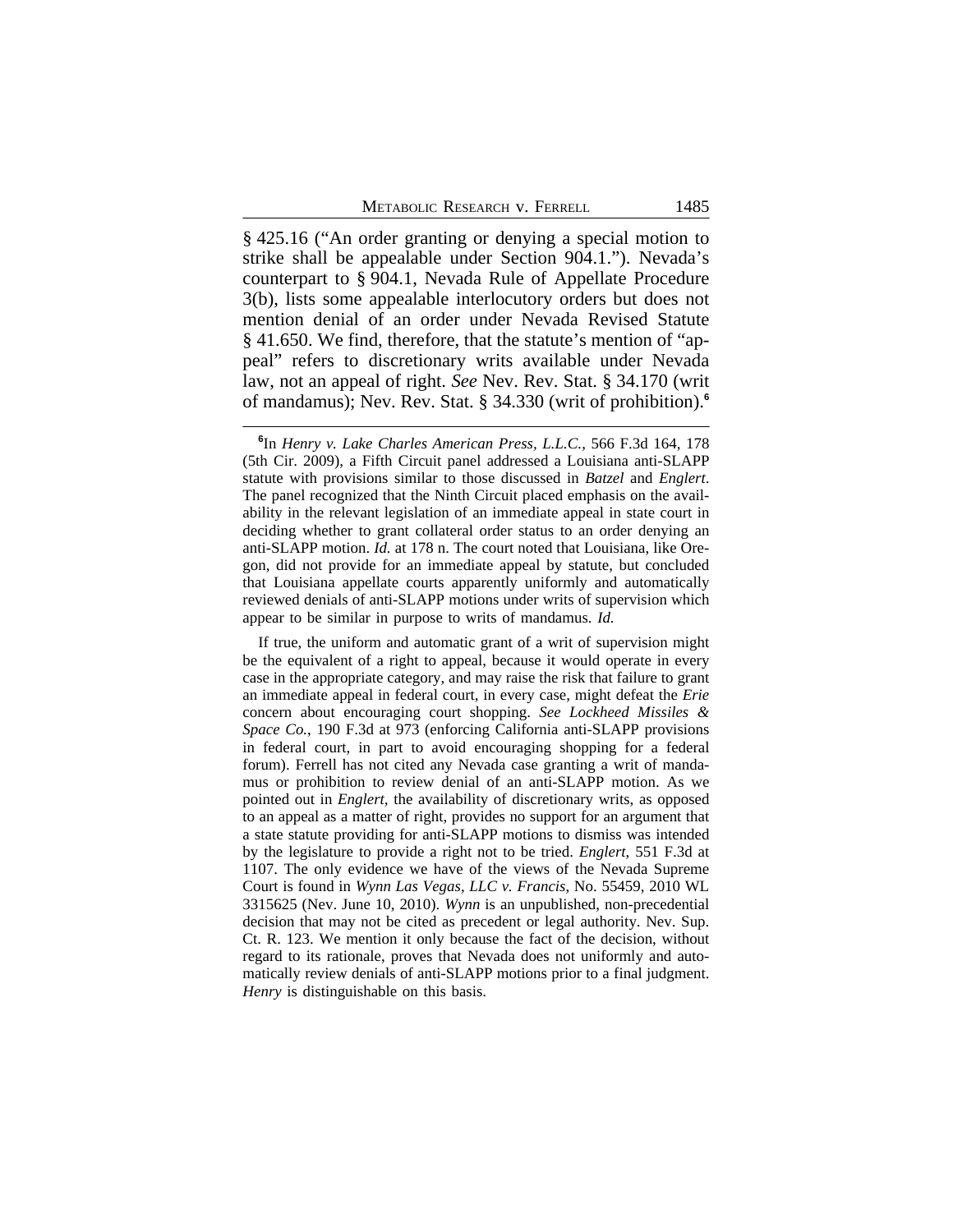**[7]** Further persuading us that the Nevada legislature did not intend for its anti-SLAPP law to function as an immunity from suit is the statute's definition of the anti-SLAPP right. Nevada's law provides that "[a] person who engages in a good faith communication in furtherance of the right to petition is *immune from civil liability* for claims based upon the communication." Nev. Rev. Stat. § 41.650 (emphasis added). We must presume the legislature selected its words with purpose, and immunity from "civil liability" is unquestionably different than immunity from "suit" or "trial." *Liberal*, 632 F.3d at 1074 ("A denial of summary judgment is immediately appealable when the immunity is an immunity from suit, but not when it is a mere defense to liability."). Moreover, in *Englert*, we held that the Oregon anti-SLAPP statute was "not intended to provide a right not to be tried," 551 F.3d at 1105, in spite of the fact that the Oregon law states "[t]he purpose of the procedure established by [Oregon's anti-SLAPP statute] is to provide a defendant with the *right to not proceed to trial* in cases in which the plaintiff does not meet the burden specified in [the statute]." Or. Rev. Stat. § 31.152(4) (emphasis added). If Oregon Revised Statute § 31.152(4) is not sufficient to confer a right not to be tried, then Nevada Revised Statute § 41.650, which provides only immunity from *liability*, certainly is not.

Finally, we note that in the run of the mill of anti-SLAPP cases, prompt review by a district judge will provide adequate protection against frivolous cases brought to chill the exercise of rights. Generally, a trial judge faced with an anti-SLAPP motion will decide it using "the routine application of settled legal principles." *Mohawk Indus.*, 130 S. Ct. 607. In the rare case where the district court erroneously denies such a special motion to dismiss, Nevada has provided substantial protections through the award of costs and attorneys' fees to make the litigant whole after she prevails on the appeal from a final judgment and has, in addition, given her the option to pursue the unscrupulous litigator with an action for damages.**<sup>7</sup>** *See*

**<sup>7</sup>**We also note that Federal Rule of Civil Procedure 11 authorizes a district court to impose sanctions on attorneys and parties who bring frivo-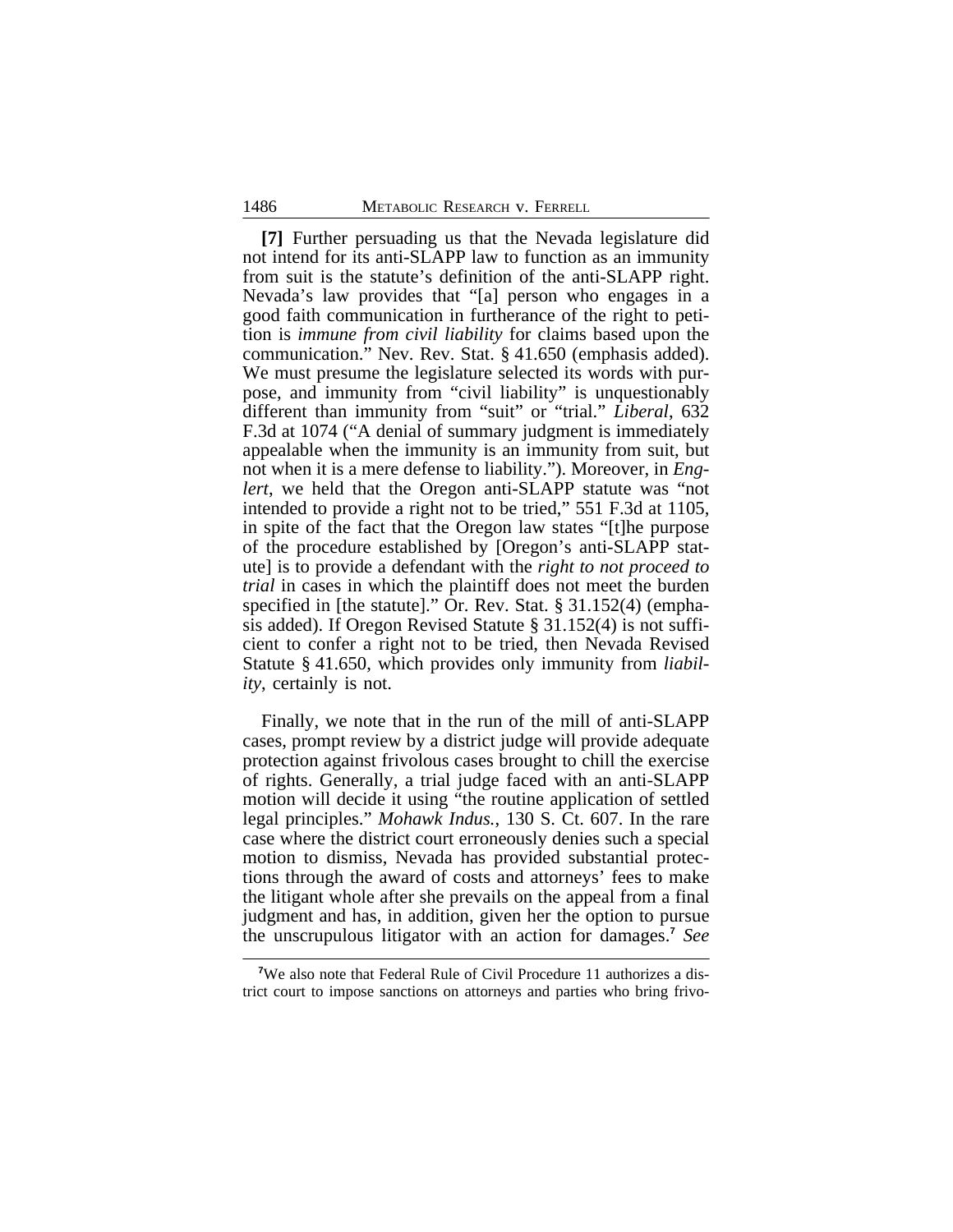Nev. Rev. Stat. § 41.670. This further satisfies us that "the class of claims, taken as a whole, can be adequately vindicated by other means." *Mohawk Indus.*, 130 S. Ct. at 601.

**[8]** Accordingly, the absence of an immediate appeal provision, coupled with the law's use of the phrase "immunity from civil liability" and provision of other safeguards, including attorneys' fees, leads us to conclude that Nevada's anti-SLAPP statute is similar to the Oregon statute we addressed in *Englert*. Like the Oregon law, it appears to be a mechanism that allows a citizen to obtain prompt review of potential SLAPP lawsuits and have them dismissed before she is forced to endure the burdens and expense of the normal litigation process, not an immunity to suit or right not to be tried. Therefore, we hold that the denial of a pretrial special motion to dismiss under Nevada's anti-SLAPP statute does not satisfy the third prong of the collateral order doctrine and is not, therefore, immediately appealable.

**[9]** Finally, we should not leave this issue without noting *Mohawk*'s directive that we consider alternates to an immediate appeal in connection with the *Cohen* rule. *Mohawk Indus.*, 130 S. Ct. at 607-09. If prompt review by an experienced trial judge will correctly resolve the run of the mill anti-SLAPP motions, there are two remedies apart from collateral order appeal available to enable an appellate court to address particularly injurious or novel issues. First, a litigant in federal court may ask the district court to certify and the court of appeals to accept an interlocutory appeal pursuant to 28 U.S.C. § 1292(b) as involving controlling questions of law the resolution of which will speed the termination of the litiga-

lous lawsuits in bad faith and for ulterior purposes. Nevada has similar provisions. *See*, *e.g.*, Nev. R. Civ. P. 11; *see also Chambers v. NASCO, Inc.*, 501 U.S. 32 (1991) (discussing at length the many arrows in the district court's quiver of statutes, rules and inherent power available to punish bad faith litigation tactics).